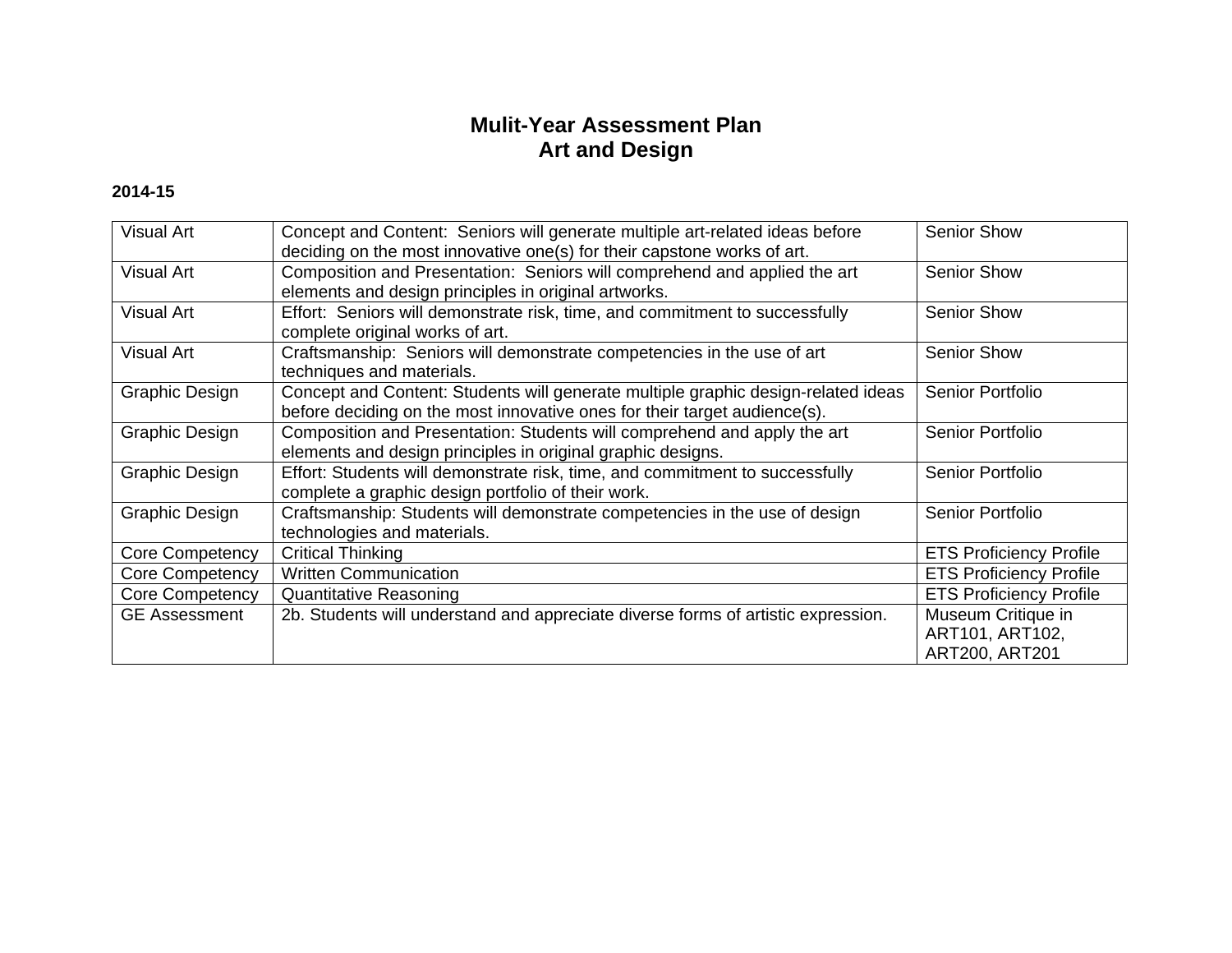### **2015-16**

| <b>Visual Art</b>      | Concept and Content: Seniors will generate multiple art-related ideas before<br>deciding on the most innovative one(s) for their capstone works of art.        | <b>Senior Show</b>                                      |
|------------------------|----------------------------------------------------------------------------------------------------------------------------------------------------------------|---------------------------------------------------------|
| Visual Art             | Composition and Presentation: Seniors will comprehend and applied the art<br>elements and design principles in original artworks.                              | <b>Senior Show</b>                                      |
| <b>Visual Art</b>      | Effort: Seniors will demonstrate risk, time, and commitment to successfully<br>complete original works of art.                                                 | <b>Senior Show</b>                                      |
| <b>Visual Art</b>      | Craftsmanship: Seniors will demonstrate competencies in the use of art<br>techniques and materials.                                                            | <b>Senior Show</b>                                      |
| <b>Graphic Design</b>  | Concept and Content: Students will generate multiple graphic design-related ideas<br>before deciding on the most innovative ones for their target audience(s). | Senior Portfolio                                        |
| <b>Graphic Design</b>  | Composition and Presentation: Students will comprehend and apply the art<br>elements and design principles in original graphic designs.                        | Senior Portfolio                                        |
| <b>Graphic Design</b>  | Effort: Students will demonstrate risk, time, and commitment to successfully<br>complete a graphic design portfolio of their work.                             | Senior Portfolio                                        |
| <b>Graphic Design</b>  | Craftsmanship: Students will demonstrate competencies in the use of design<br>technologies and materials.                                                      | Senior Portfolio                                        |
| Core Competency        | <b>Critical Thinking</b>                                                                                                                                       | <b>ETS Proficiency Profile</b>                          |
| <b>Core Competency</b> | <b>Written Communication</b>                                                                                                                                   | <b>ETS Proficiency Profile</b>                          |
| <b>Core Competency</b> | <b>Quantitative Reasoning</b>                                                                                                                                  | <b>ETS Proficiency Profile</b>                          |
| <b>Core Competency</b> | <b>Oral Communication</b>                                                                                                                                      | <b>Senior Presentation</b>                              |
| <b>GE Assessment</b>   | 2b. Students will understand and appreciate diverse forms of artistic expression.                                                                              | Museum Critique in<br>ART101, ART102,<br>ART200, ART201 |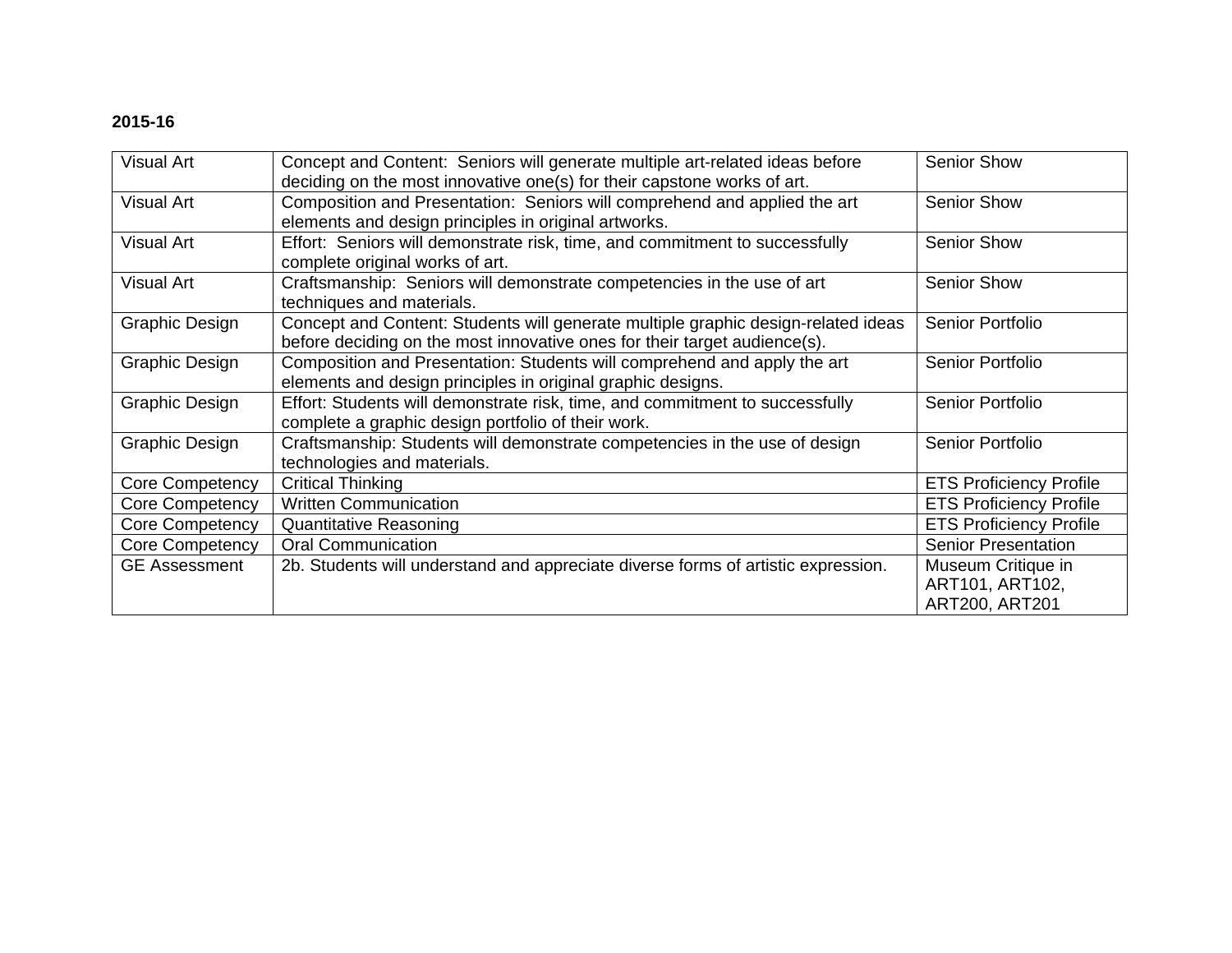### **2016-17**

| <b>Visual Art</b>      | Concept and Content: Seniors will generate multiple art-related ideas before<br>deciding on the most innovative one(s) for their capstone works of art.        | <b>Senior Show</b>                                      |
|------------------------|----------------------------------------------------------------------------------------------------------------------------------------------------------------|---------------------------------------------------------|
| Visual Art             | Composition and Presentation: Seniors will comprehend and applied the art<br>elements and design principles in original artworks.                              | <b>Senior Show</b>                                      |
| Visual Art             | Effort: Seniors will demonstrate risk, time, and commitment to successfully<br>complete original works of art.                                                 | <b>Senior Show</b>                                      |
| <b>Visual Art</b>      | Craftsmanship: Seniors will demonstrate competencies in the use of art<br>techniques and materials.                                                            | <b>Senior Show</b>                                      |
| Graphic Design         | Concept and Content: Students will generate multiple graphic design-related ideas<br>before deciding on the most innovative ones for their target audience(s). | Senior Portfolio                                        |
| <b>Graphic Design</b>  | Composition and Presentation: Students will comprehend and apply the art<br>elements and design principles in original graphic designs.                        | Senior Portfolio                                        |
| Graphic Design         | Effort: Students will demonstrate risk, time, and commitment to successfully<br>complete a graphic design portfolio of their work.                             | Senior Portfolio                                        |
| Graphic Design         | Craftsmanship: Students will demonstrate competencies in the use of design<br>technologies and materials.                                                      | Senior Portfolio                                        |
| <b>Core Competency</b> | Critical Thinking                                                                                                                                              | <b>ETS Proficiency Profile</b>                          |
| Core Competency        | <b>Written Communication</b>                                                                                                                                   | <b>ETS Proficiency Profile</b>                          |
| <b>Core Competency</b> | <b>Quantitative Reasoning</b>                                                                                                                                  | <b>ETS Proficiency Profile</b>                          |
| <b>Core Competency</b> | <b>Oral Communication</b>                                                                                                                                      | <b>Senior Presentation</b>                              |
| <b>Core Competency</b> | <b>Information Literacy</b>                                                                                                                                    | Assessment will be<br>designed                          |
| <b>GE Assessment</b>   | 2b. Students will understand and appreciate diverse forms of artistic expression.                                                                              | Museum Critique in<br>ART101, ART102,<br>ART200, ART201 |